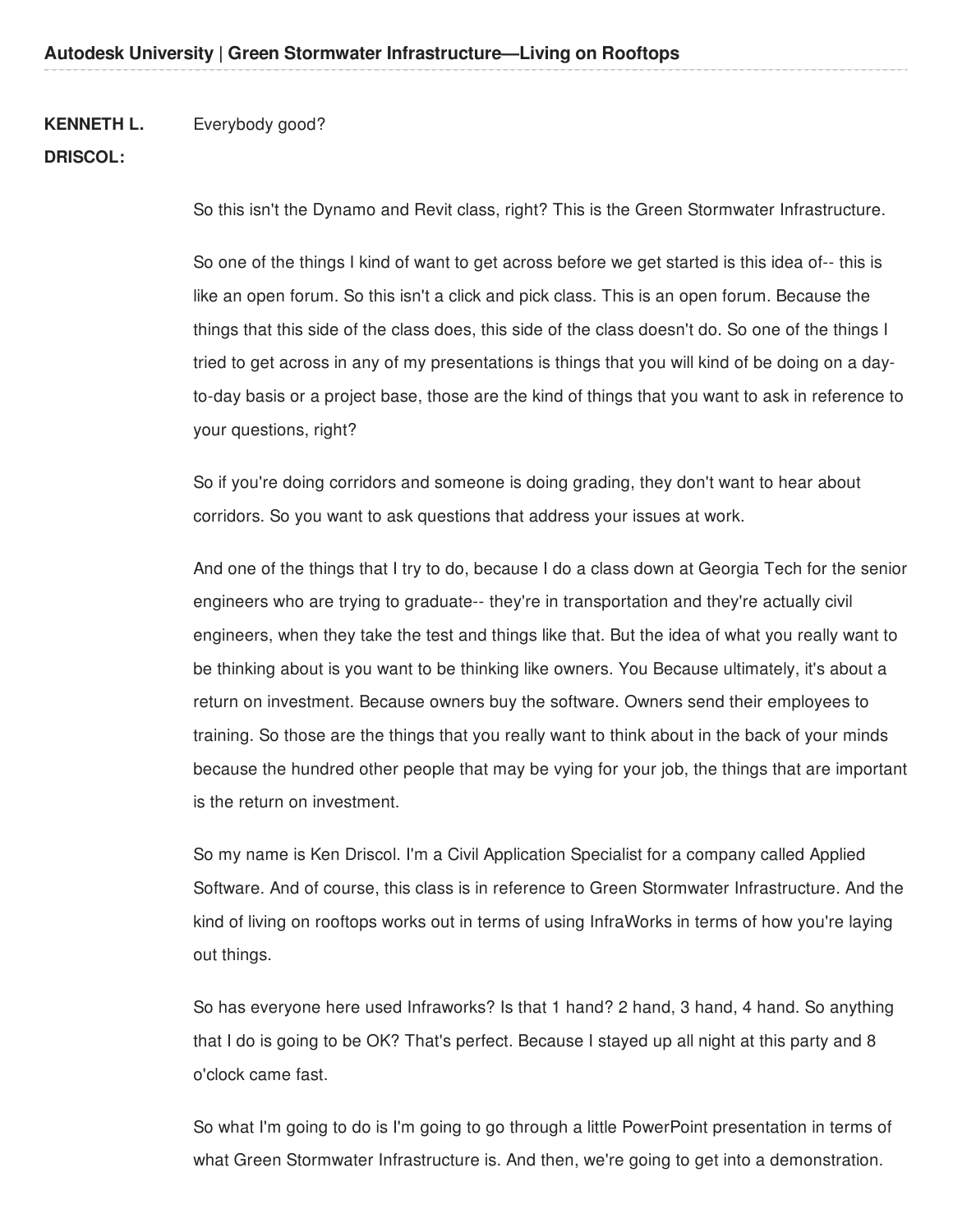And it's not going to be where I just go bang, bang, bang, bang and you go, wait. He should have slowed down on the last bang. I'm going to stop so we can see their interface. So you can kind of get acclimated to its intuitive measurements and tools that you want to be able to use. So we'll go through those things.

And then, if no one has used InfraWorks 360, which only like 2% raised their hands, there's some really interesting things that InfraWorks brings to the table.

And the first thing that we want to consider is InfraWorks is about communicating the infrastructure project that you're working with. So someone came over to me the other day and was like, well, where can I print and print out all these reports? Well, you can't do that. It's about presentation and what it brings to the table.

So this large bucket of reports that you may get for stormwater and things like that, it's not going to give you that. So you want to keep in mind to put it in its proper perspective in terms of what we're going to be looking at.

Hello.

**AUDIENCE:** Hi.

**KENNETH L.** How are you?

**DRISCOL:**

**AUDIENCE:** Good.

**KENNETH L. DRISCOL:** We said we were waiting for one more person. So the first thing that we want to look at is we want to put InfraWorks in its proper perspective.

> So Project Green Stormwater, which came from labs kind of graduated from that preview technology. So if we look at what it wants us to be doing, rapid design and analysis of sustainable stormwater projects in a interactive 3D environment. So it's geared towards planners, engineers, scientists, those who do civil infrastructure projects.

So I was talking to a gentleman earlier today. He's for roadway. He's for transportation. There's some really unique things that Green Stormwater doesn't have for transportation, but InfraWorks does. So in the midst of showing Green Stormwater, I'm going to show a road, just so he can examine what that brings to the table.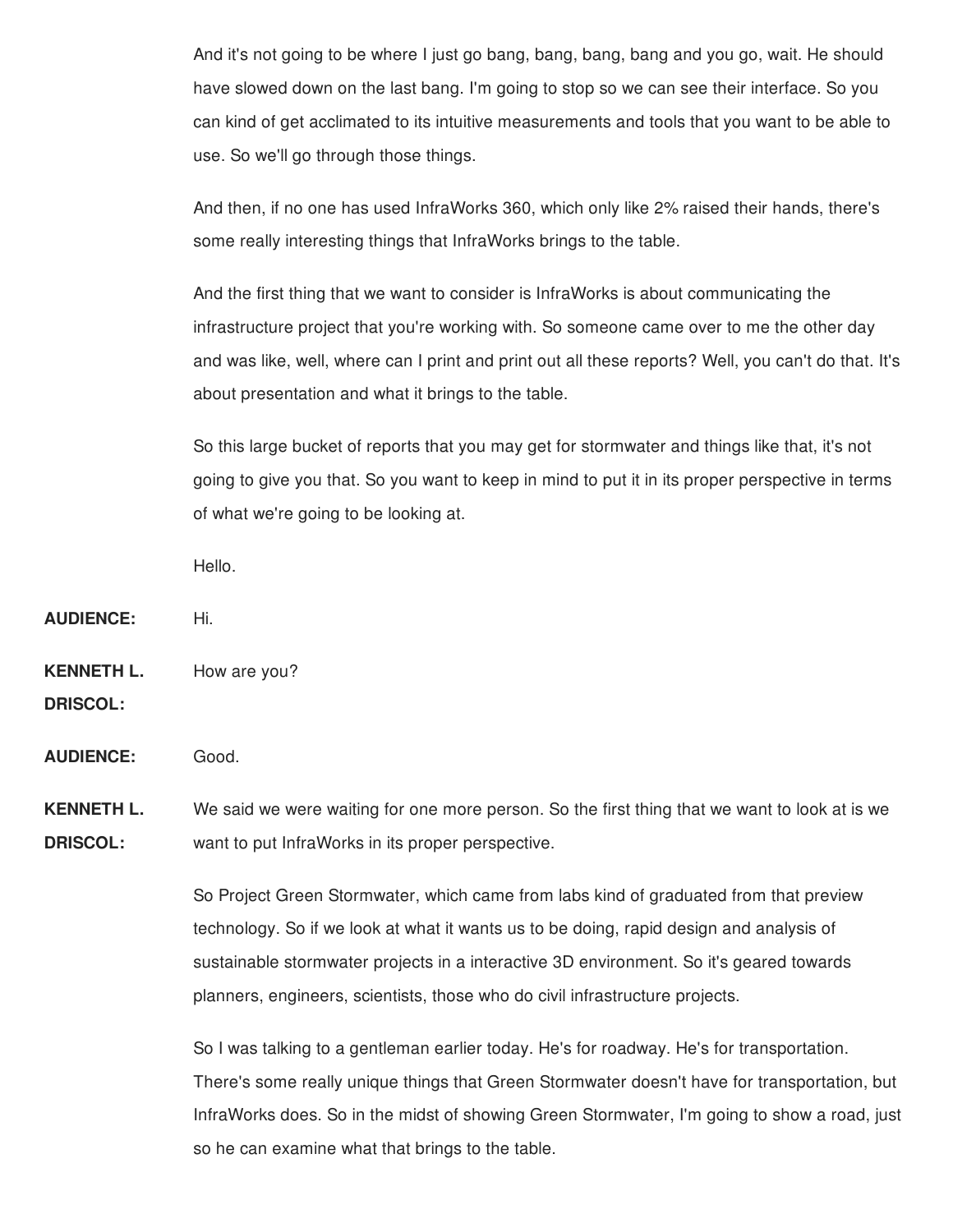I mean, there are those who are doing stormwater drainage, pavement drainage. InfraWorks has all that stuff. So anything that I talk about-- and I'm going to start talking faster as we kind of go through this, because I've downloaded all the data sets and everything that I have here in terms of the user guide. How you can go through everything that I'm going through step by step at home or wherever you may use your machine.

So the other thing that you want to consider is right now, Autodesk has released 2017 R2 of InfraWorks 360. You want to download that as soon as possible.

So what is green infrastructure? So yada, yada, yada. Vegetation, soils, natural processes. So everything that we talk about in terms of hydrology and things like that, in terms of soils, vegetation, things like that, it's within InfraWorks. We just have to go in there and find it.

And I'm not going to read through everything, but this is critical where it comes from. So EPA. At the neighborhood site scale, green infrastructure includes bioretention, rain gardens, permeable.

So if we look about some of the programs that are out there, extra programs, there is some EPA programs out there that do specifically these things. And you can go on and you can open up the application, and then it's going to say bioretention or it's going to say rain garden in terms of what you-- some of these things that we look at here in terms of-- everyone here should have Civil 3D. Anybody here don't have Civil 3D? Anybody So everyone has Civil 3D.

But if you look at Civil 3D and its hydrology programs and storm isn't-- sanitary analysis, it doesn't do some of these things. There's not a button. But just like InfraWorks 360, you can trick the program into it recognizing these things. So this is just one of the things that I try to bring to the table because you guys have Civil 3D. I just advise you of what the software can do and what it won't do. So I'm not here to blow smoke in your space. I'm not trying to sell anything. You guys already have it.

So by the end of this session, which goes really quick, you should be able to rapidly analyze green infrastructure for land development projects, meet stormwater performance requirements. And then, learn how to make the business case. And again, it's always about the business case. Because things cost no matter what you do. When you walk into a building and work, it costs for you to be there.

So as we move on here, let's think for a moment. Why are cities turning to green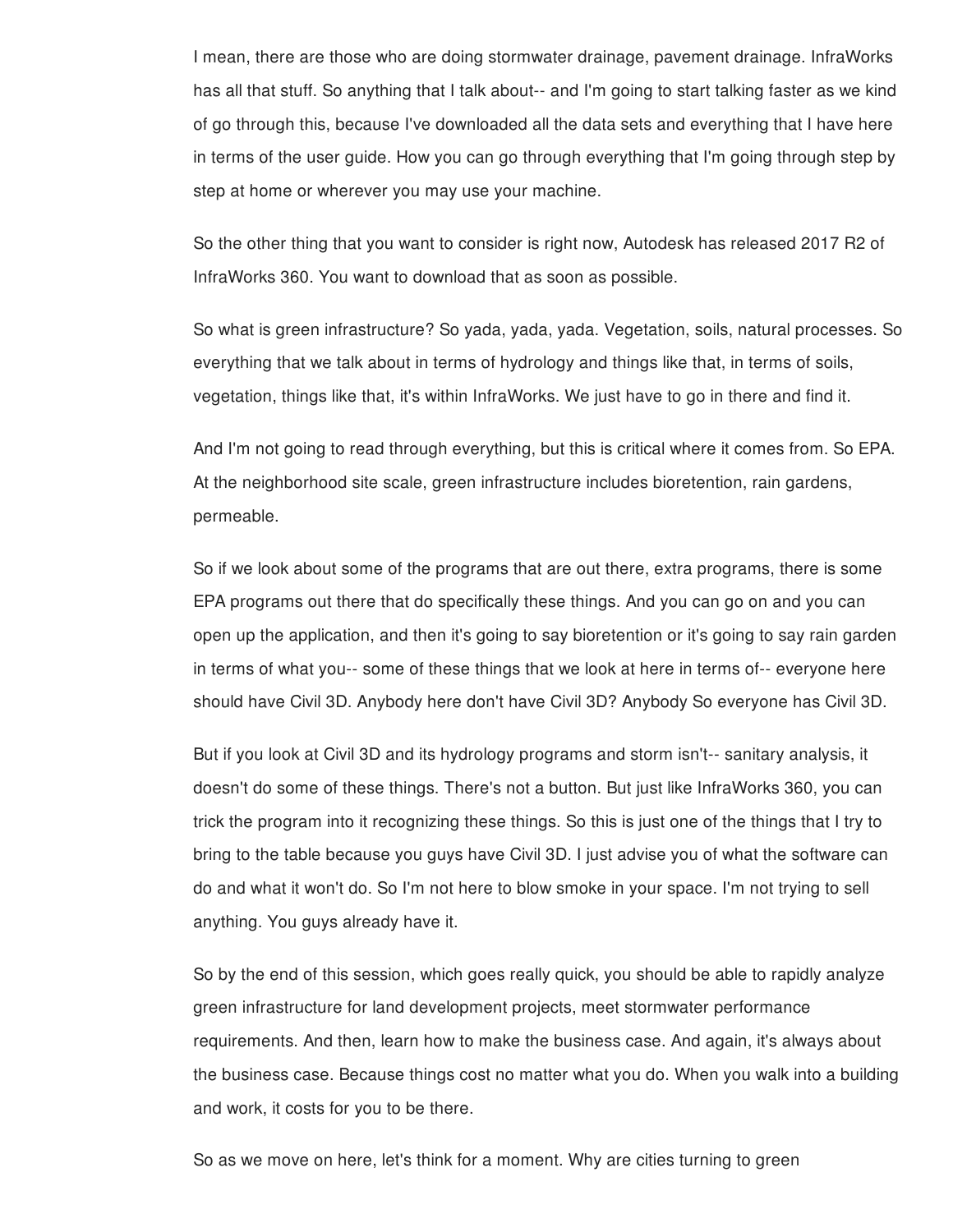infrastructure? So traditionally, stormwater development, draining, permeable, network, inlets, pipes, discharge, runoff. And we're going to take a look at all those things. And then however, gray infrastructure approach has proven to virtually affect hydraulic balance for our sites and watersheds.

Anybody do watershed analysis? OK. I'm in Florida all the time. And every time I talk to someone, they go, we don't do hydrology. But every time we work on a project, whether it's flat or not, you're doing hydrology. There's hydrology throughout InfraWorks 360. They even have a module specifically for hydrology.

So based on the 3D modeling environment, Green Stormwater Infrastructure, civil engineers, landscape architects, planners. Local performance requirements requires sustainability. So we're going to look at that.

So the first thing we want to look at is, where can we use this green water infrastructure for InfraWorks 360? So we're going to talk about that.

Choose and customize a variety of techniques-- green roots, bioretention, swales, pavement, trees, infiltration. We're able to input all that data.

So as we move on here, running an analysis. This is a simple workflow. And the reason I'm putting it here is because when I do it on the screen, it's just a couple of picks and clicks. But everything that I do is based upon this premise in terms of a workflow. It's five steps. So it goes really quick. With some thought, of course.

So build and prepare the model of a project. So with InfraWorks 360, you can go anywhere in the world, grab topo data, aerial photography, and also, roads. And you can create a model from that. Again, anywhere in the world.

And I've tested it. So over in the Cayman Islands, over in Dubai, over in the Bahamas. You know, I went over there just to do some roundabouts.

We also have the ability to set up our analysis. So in reference to setting up analysis, the first thing we're going to have to do is kind of add in a script to get the actual Green Stormwater Infrastructure to work. So we'll take a look at where we do that.

And then, we're going to define a site. There's a couple of people that have been using InfraWorks in here. Defining a site is pretty straightforward. You define the area that you want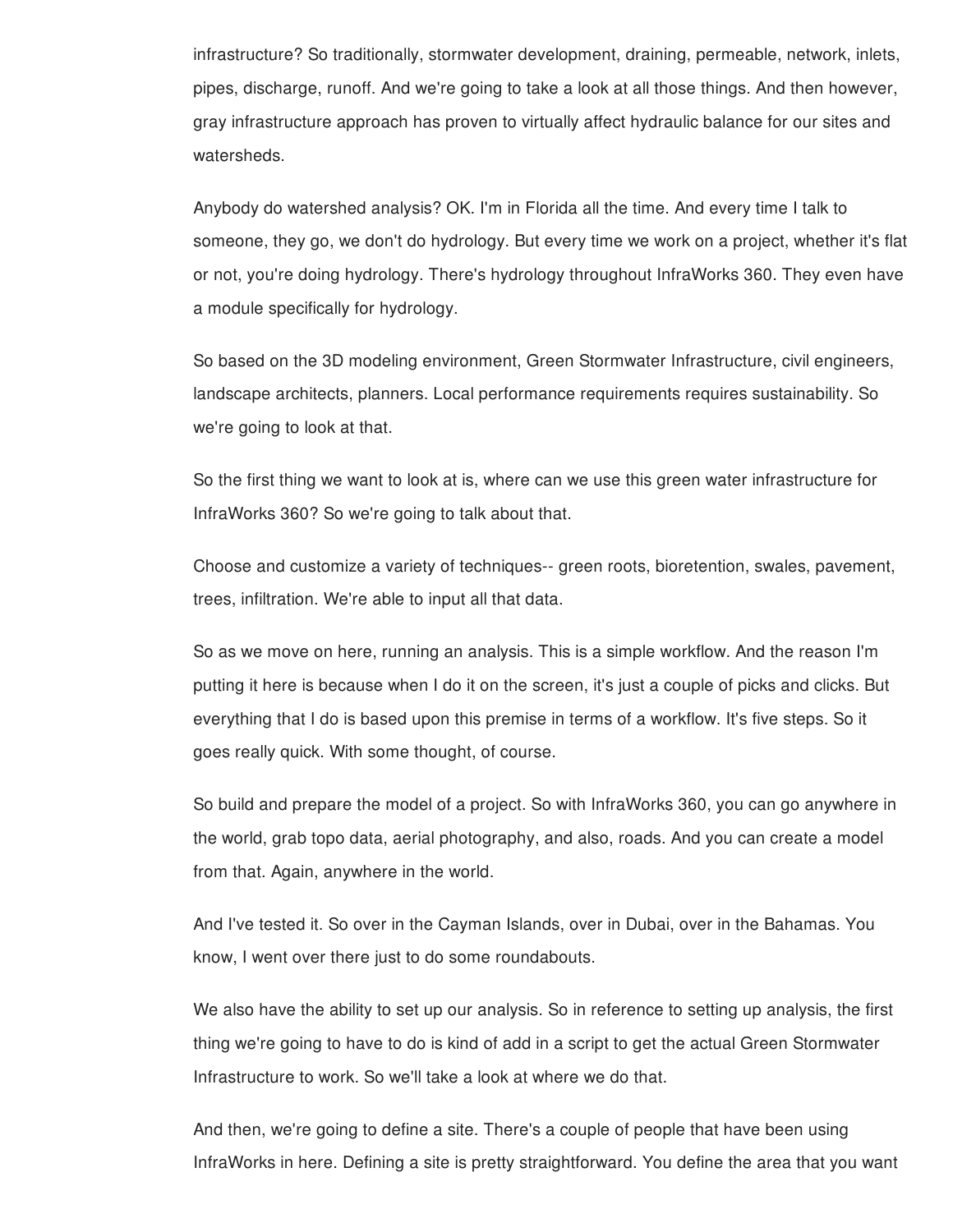to work within.

So land areas, buildings, trees, existing conditions. And again, InfraWorks is about conceptual.

And then, the critical part is reducing impervious area. Increase natural areas where possible. And then, plan for the required green infrastructure. And then we add-in best management practices. Draw and define for runoff volumes. So we're going to take a look at that.

So the first part of the define, run analysis stormwater requirements. We need to tell it the storm event. So within this green infrastructure program, you have Los Angeles, San Francisco, and Philadelphia. So you do have the ability to put in your own user data. But right now, these are the three cities that it really focuses on.

So when we're looking at our hydrology methodology, we're going to be looking at these three cities. And then, we're going to build a model with Model Builder. I've got the model already created, so that's just taking five minutes of our time that I've kind of pushed together.

And then from that model, we're going to lay out from our area that we're working with for our project. Clearly, there are some buildings right here. So someone came to me in reference to Green Stormwater Infrastructure and they said, well, I have this Revit model. I want to use this Revit model.

Well, it doesn't use the Revit model in reference to that because you want to define an area, and then select that area from a building or a coverage to kind of define it. And we'll take a look at those things. And then we're going to choose our method, TR-55 and the different design storms. So again, we can put in our user-defined data if we wanted to.

We're not going to get really detailed about these things. But then, defining a site feature. So if it's blacktop, the cover, the soil, and then the sub-area. And then based upon that area that you define, it's going to grab the square footage, which is typically the same thing we're going to do when we lay it out in CAD, if everybody's using CAD here. And then we'll reduce the impervious area.

So this little area right here, that could be my rain garden. It's pretty straightforward. I mean, because if this is my rain garden, then that takes away that area in terms of pavement. And the whole idea behind this is to reduce that area. So we're going to do those things.

And then in terms of planning, surface cover. Whether existing, permeable, green roof, or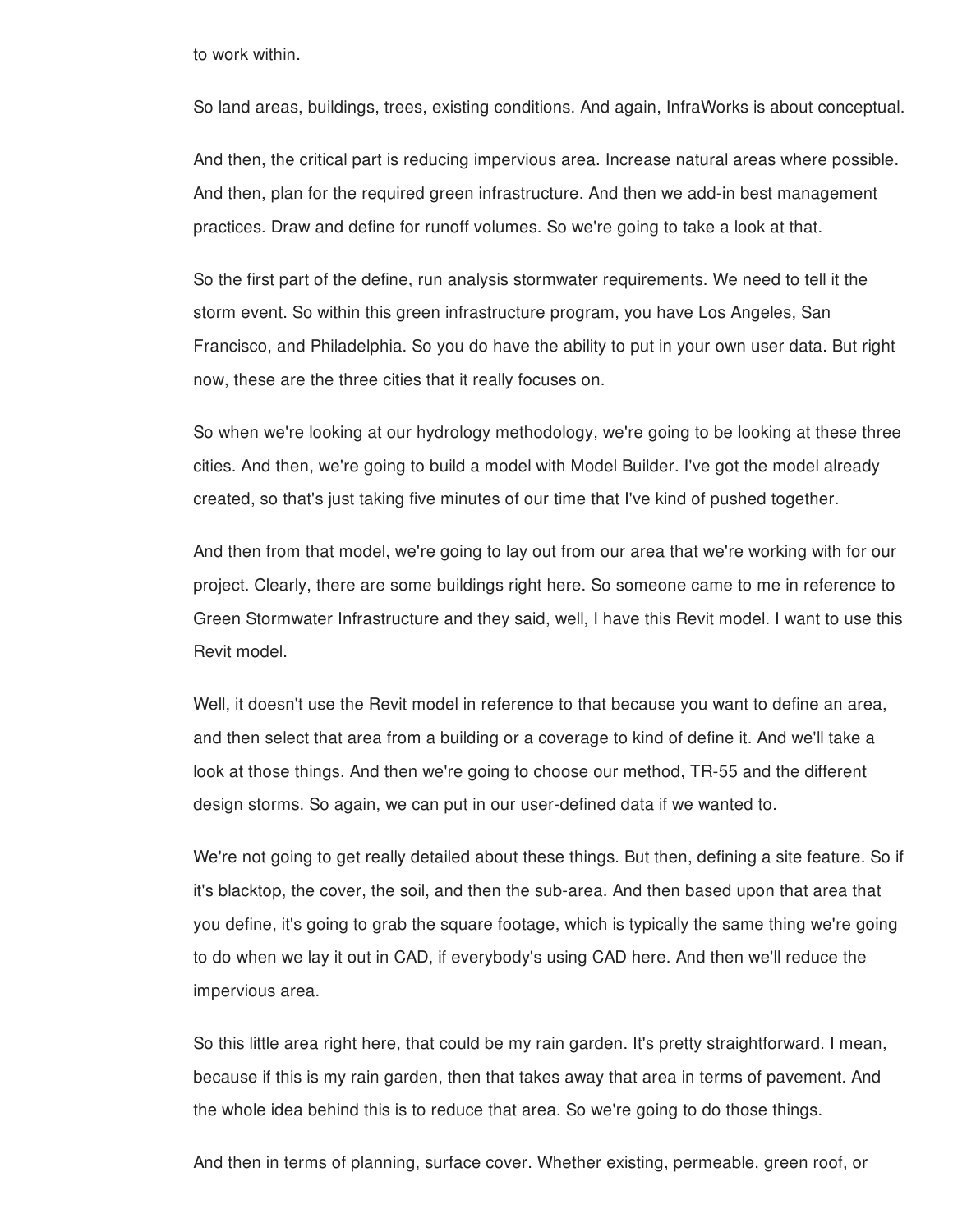bioretention. And then we move on to our green infrastructure. So we're going to define these areas. And we're going to move on from there. So there's various stormwater performance requirements, direct determination, a description. And then TR-55 rational, District of Columbia, Philadelphia, and then Los Angeles. So again, these are the three cities. Again, most of us are so familiar with the idea of TR-55. So we'll take a look at that.

And then, what it brings to the table in terms of GSI. OK. So that was quick.

Any questions so far? So just a little verbiage in reference to what we're going to be looking at. Yes, sir.

- **AUDIENCE:** How does this compare to [INAUDIBLE]?
- **KENNETH L.** How does it compare to what? I'm sorry.

**DRISCOL:**

- **AUDIENCE:** There's a similar water quality estimation tool [INAUDIBLE].
- **KENNETH L. DRISCOL:** [INAUDIBLE]? So how does this compare to [INAUDIBLE]? The only reason I'm repeating this is because those who are watching this from video, from afar, or at some point I want them to be able to hear the question.

So similarities? The only difference is it's got different requirements in terms of that area. And this has specific requirements for Philadelphia, DC, and Los Angeles.

- **AUDIENCE:** Is this one [INAUDIBLE] track pollutants moving through the system, or it only does [INAUDIBLE]?
- **KENNETH L. DRISCOL:** It does volumes. But in terms of-- there is a menu when we get down, I'll show you, for infiltration, for pollutants and things like that.
- **AUDIENCE:** Second question. Is there a reason why SWMM [INAUDIBLE]?
- **KENNETH L. DRISCOL:** At this point right now, they haven't included that because of the XP SWMM engine and because the storm and sanitary analysis and things that you can use with they XP SWMM engine in reference to what you get with Civil 3D and Infrastructure Design Suite.
- **AUDIENCE:** Cool.
- **KENNETH L.** Any other questions?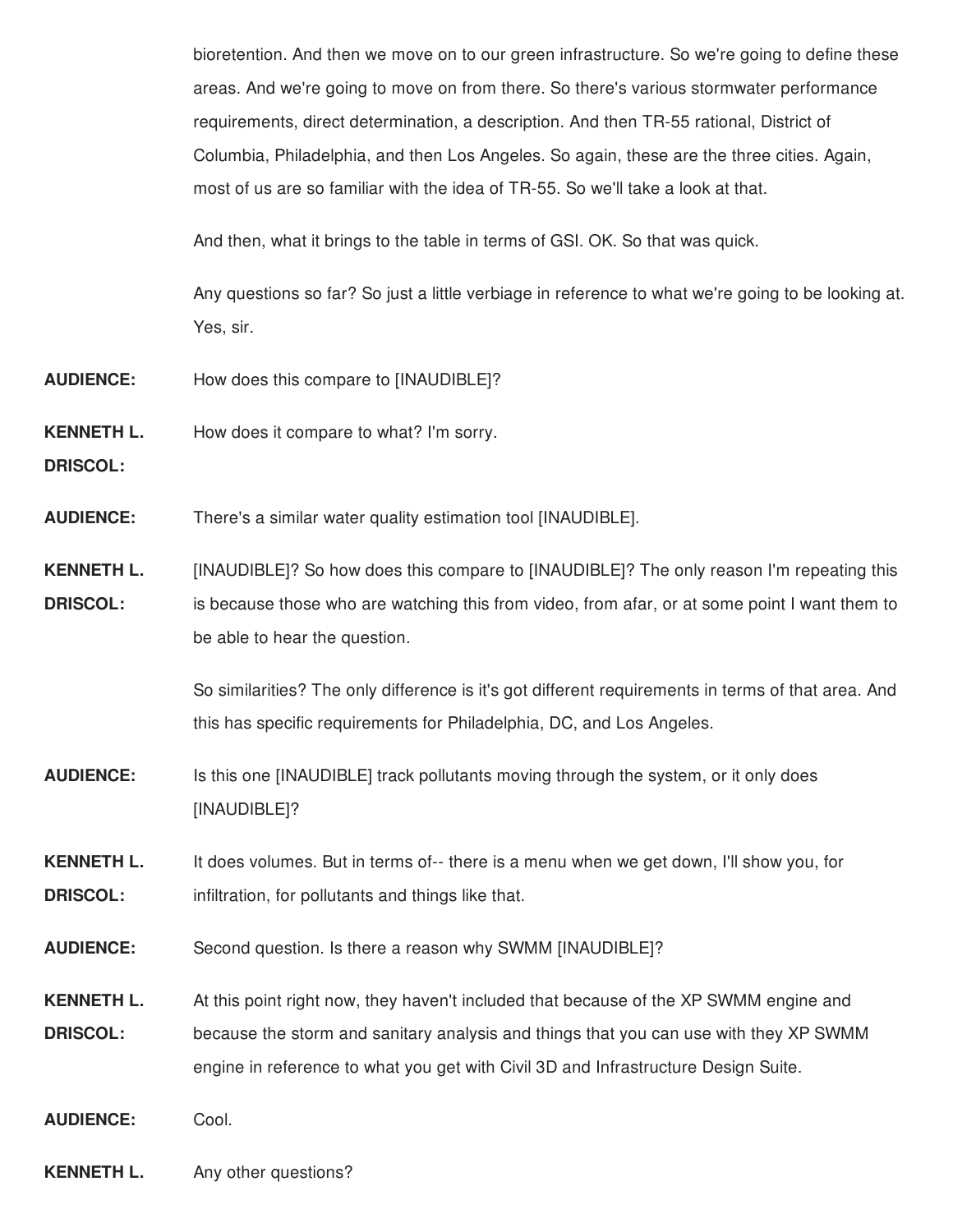## **DRISCOL:**

So one of the things I want you to be able to do, again, is because I'm not going home with you. And I'm not going to be on Google. So this is a good opportunity to ask these kinds of questions.

Where are we at? I mean, we can't do a site from that, right?

So the idea of InfraWorks 360 is you have the ability to kind of set in bookmarks of where your project is.

So here's my project. And one of the things you can do with InfraWorks 360 is I went out and used the Model Builder to kind of define the site.

Who hasn't seen Model Builder? Everyone's seen Model Builder? OK. So I'm just going to jump right back to my beginning interface here. So one pick and we're out of this model.

So when you first open up InfraWorks 360, you get this. So right now, this is kind of showing me the different-- showing you all the different models that I've kind of worked on.

So if I kind of scroll down, you can see there's a plethora of different places and models that have been created. One of the things that you will look at if you're using the old version of InfraWorks 360 is you see these orange eyes. Those are because I haven't updated those models. So Model Builder.

What it does is it comes up with this screen right here. And it comes up with the United States. There's some South Americas in there also. But it's just like Google Maps.

So if I wanted to, I can just kind of move this around. So what area are you living in?

**AUDIENCE:** New Orleans.

**KENNETH L. DRISCOL:** New Orleans? So one of the things with Model Builder is you can kind of tell it, specify where you want to be. So New Orleans.

> So when I pick on it, it zooms right to that area. So Model Builder allows me to go in and define an area of 200 square kilometers. So if you gave me like an intersection, I could do that. Or I can just zoom in and define the area.

So as an example, I'm just going to define this area. And it shows me how much area that I'm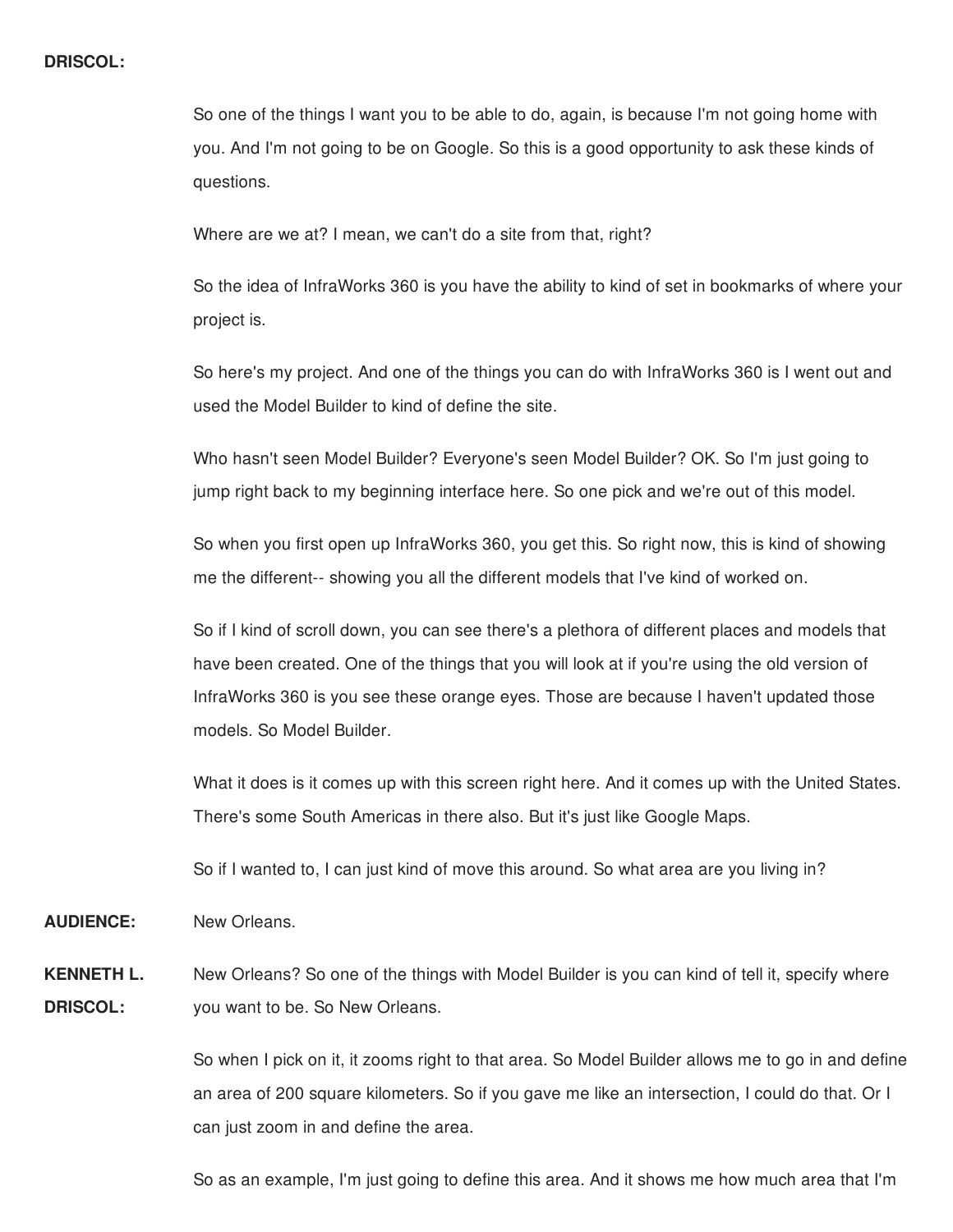So as an example, I'm just going to define this area. And it shows me how much area that I'm

looking at. So right now, it says that's 151 square kilometers. So I'm going to make this smaller, so we can kind of get a feel of what this is going to look like.

So I'll just put that and I'll just call it New Orleans. There's me creating a model. So anyway in the world. And we'll take a look at what it brings to the table.

And it says it takes about 15 minutes or so. So it sends me an email when that is complete, and then I'll open up the model. So we'll close that.

So what you would get in the preview technology on the right-hand side of the screen is some [? corridor ?] optimization suitability maps, some grading previews that-- they're already in the product. They just haven't pushed them in there. So they're preview technology. So we're going to jump back to our model. Pretty straightforward.

So if you look at this interface up at the top, you have a big blue icon there. This is my hydrology model. So if I pick on it-- people don't know within this hydrology model, we have flood simulation, rainfall confit, content. We can put in IDF curve data. We can also impact performance. We can draw two structures with a pipe in between and give it data. We can tell it, well, does its size correctly? We can do all those things within InfraWorks. Drainage, quantities, create watershed, terrain themes.

The reason why I'm going to look at this terrain themes is because the terrain themes gives me an idea of how my sight may be draining. So something really quick.

If I pick on terrain themes, I can create a theme. Everyone has Civil 3D. Everyone can do this in Map 3D and Civil 3D right now. So if I create a theme.

And you can see it's based upon elevations. And I can define it in terms of how I want it to look in different ways. So, as an elevations. Then, it shows me that theme for the whole site.

So why is this all red? This is all one elevation. It's pretty flat.

So if I zoom in, it's all one elevation. But look what happens when we get to the mountains. Different elevations. OK.

So I'll just come right back. So some really quick stuff. I'll delete that and I'm right back to where I started. OK.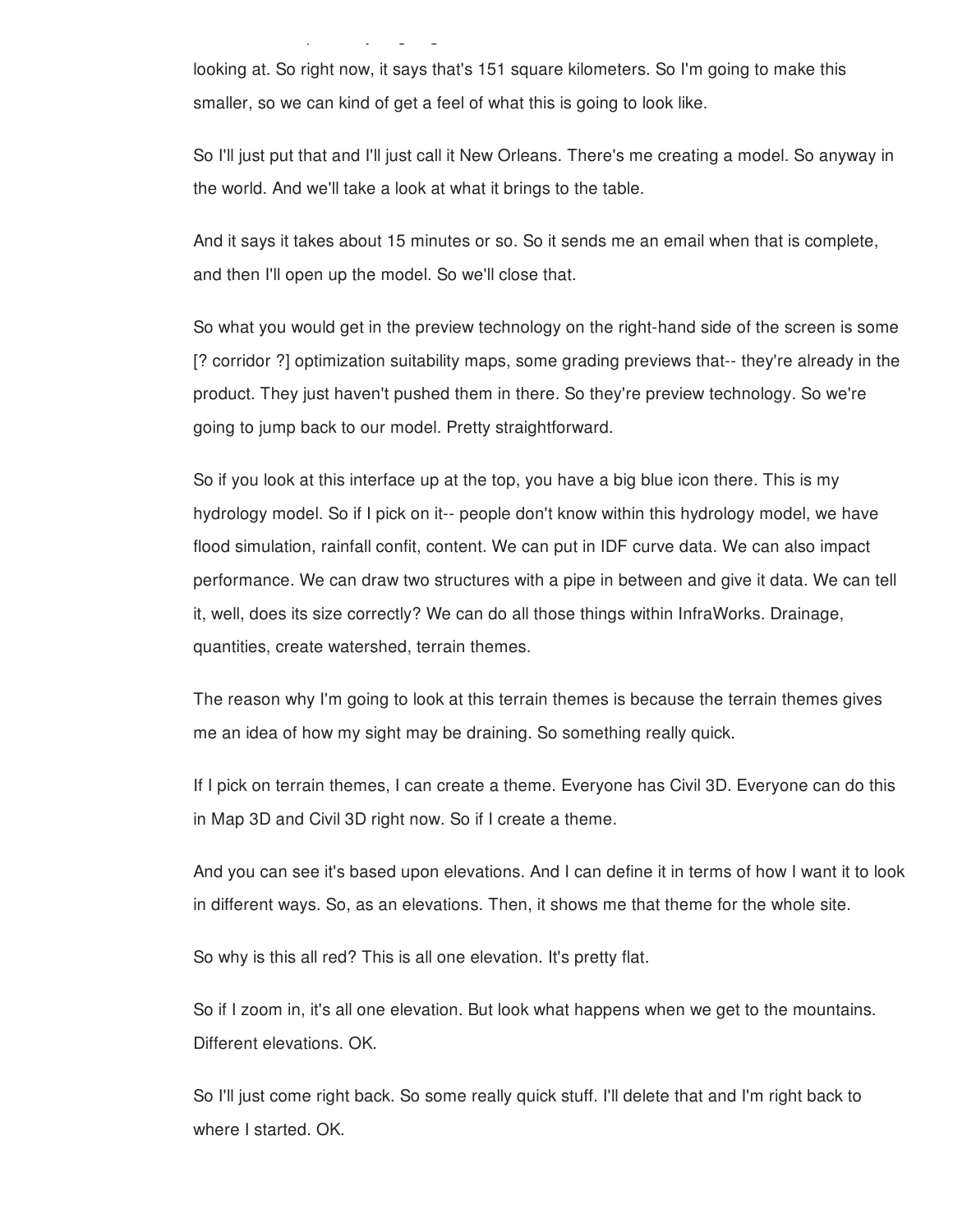So I'll just go back in, go to my bookmark. I'm never away from my site, really.

So the first thing that we want to look at is in order to get Green Stormwater Infrastructure running, we have to run a script. So this is my hydrology module. This is my bridge module. This is my road design module. Everything that I'm showing you, you get with InfraWorks 360.

So if I pick on this [? eye, ?] one of the critical things that you all want to be aware of is, if I pick on this [? queue, ?] I have this Data Sources. And you have the same thing in Civil 3D. So if I pick on Data Sources, you have the same functionality in Civil 3D where we have SDF. We have saved files. We have SketchUp. We have SQLite. We have [INAUDIBLE] XML.

Those who are doing point cloud data, laser scans, we can bring in point clouds. We can also bring in Revit models. Even if I wanted to overlay just a DWG drawing. Because a DWG drawing is 2D and most of us are familiar with 2D. We just can pull it in on our site.

So a lot of functionality in reference to bringing in different file formats. So InfraWorks is kind of built on the Navisworks engine in terms of bringing in different file formats. And those who may be familiar with Navisworks bringing in different file formats into one model. OK. A lot of things that you can do, but we won't get into that. That's Navisworks.

So one of the critical things for Green Stormwater Infrastructure is it's a script that's written. So within the script, I can load the script. I have a document that walks you through everything in terms of where you go to get the script. So it's a script that's written. OK. So I just loaded the script.

I mean, some of you are looking like, what the heck is a script? It's just written code, a program. OK. So InfraWorks allows me to run this script.

So when I select Start Script, it brings up my Green Stormwater Infrastructure. So that's the simple process. Script file, run the script, and we're halfway there.

So any questions so far? OK. No questions so far?

**AUDIENCE:** What language are the scripts [INAUDIBLE]?

**KENNETH L.** Some of the scripts are written in just a text. Yeah. That you can write it in.

**DRISCOL:**

And this is the person from Australia asking all the questions and everybody in here is like--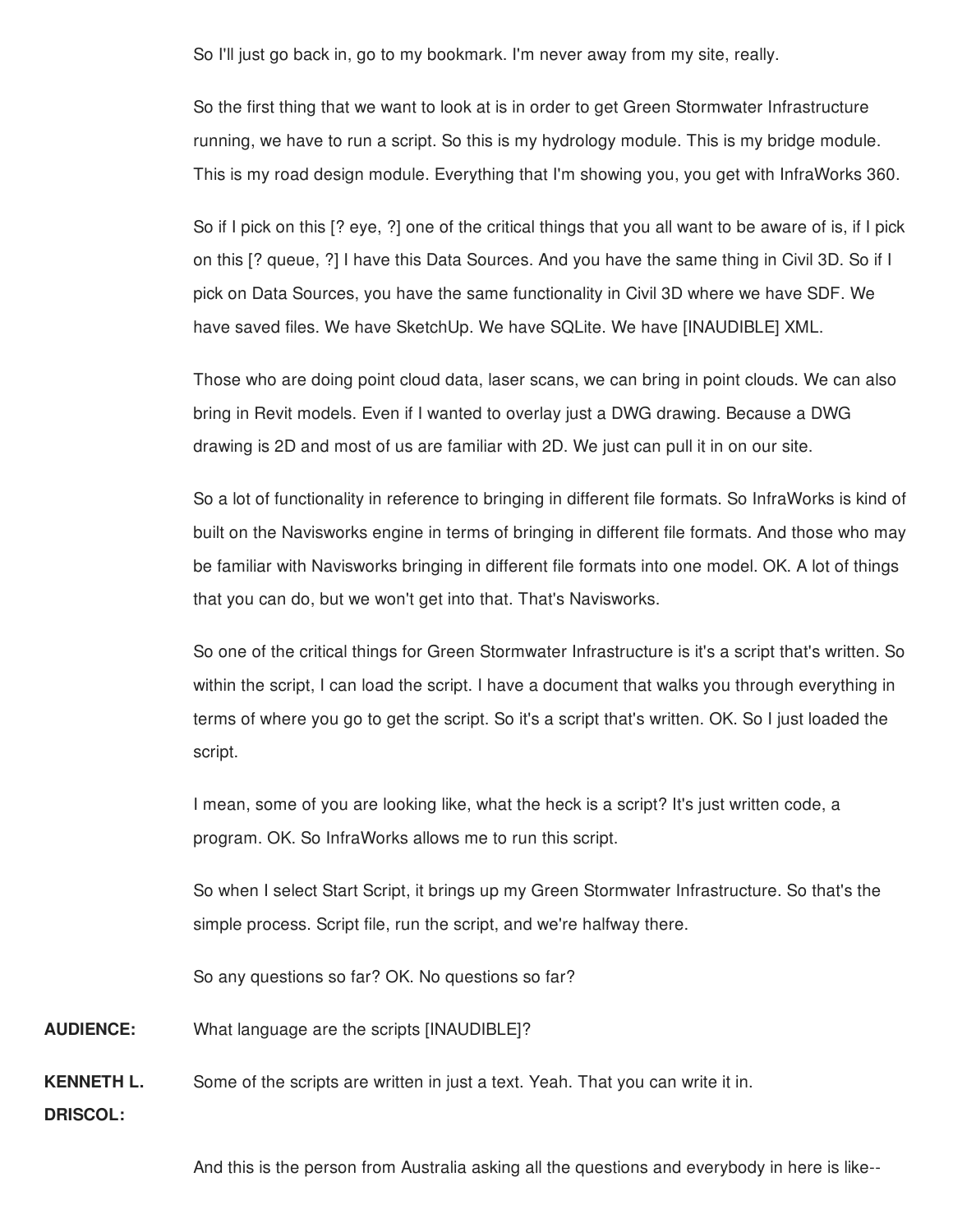|                                      | that's perfect. OK. Yes.                                                                     |
|--------------------------------------|----------------------------------------------------------------------------------------------|
| <b>AUDIENCE:</b>                     | Where did you get the script?                                                                |
| <b>KENNETH L.</b><br><b>DRISCOL:</b> | So you can--                                                                                 |
| <b>AUDIENCE:</b>                     | [INAUDIBLE].                                                                                 |
| <b>KENNETH L.</b><br><b>DRISCOL:</b> | Yeah, the document allows you to download the script. And what's your name, by the way, sir? |
| <b>AUDIENCE:</b>                     | Me?                                                                                          |
| <b>KENNETH L.</b><br><b>DRISCOL:</b> | Yes.                                                                                         |
| <b>AUDIENCE:</b>                     | [INAUDIBLE].                                                                                 |
| <b>KENNETH L.</b><br><b>DRISCOL:</b> | <b>Upper Northwest?</b>                                                                      |
| 10010010000                          |                                                                                              |

**AUDIENCE:** Yes.

**KENNETH L. DRISCOL:** See? I remember things. Yes, the script shows you exactly where you can get-- and I have the actual site. And again, anyone who wants the script will have access to it. And the whole user guide in terms of a walk through step by step.

> So once we get the Green Stormwater Infrastructure running, the first thing we want to take a look at is our different methods. So if I look at pushing this button under my methods, clearly we can select our design storm where we can put in for our design storm. And then we have the different hydrology methods that I showed on that sheet there. So direct determination gives me a definition. And hopefully, that's bigger on my screen.

> And then, it gives me a definition. And then, reference of where the technical [? guy ?] for that is. As we move on here, then we just jump to TR-55.

If I jump to TR-55, then it changes all my inputs and assumptions based upon TR-55. And clearly, it shows the reference from the Urban Hydrology Manual, which 25 years ago everyone had to go in there and find information. Now, you can go in there and just pick and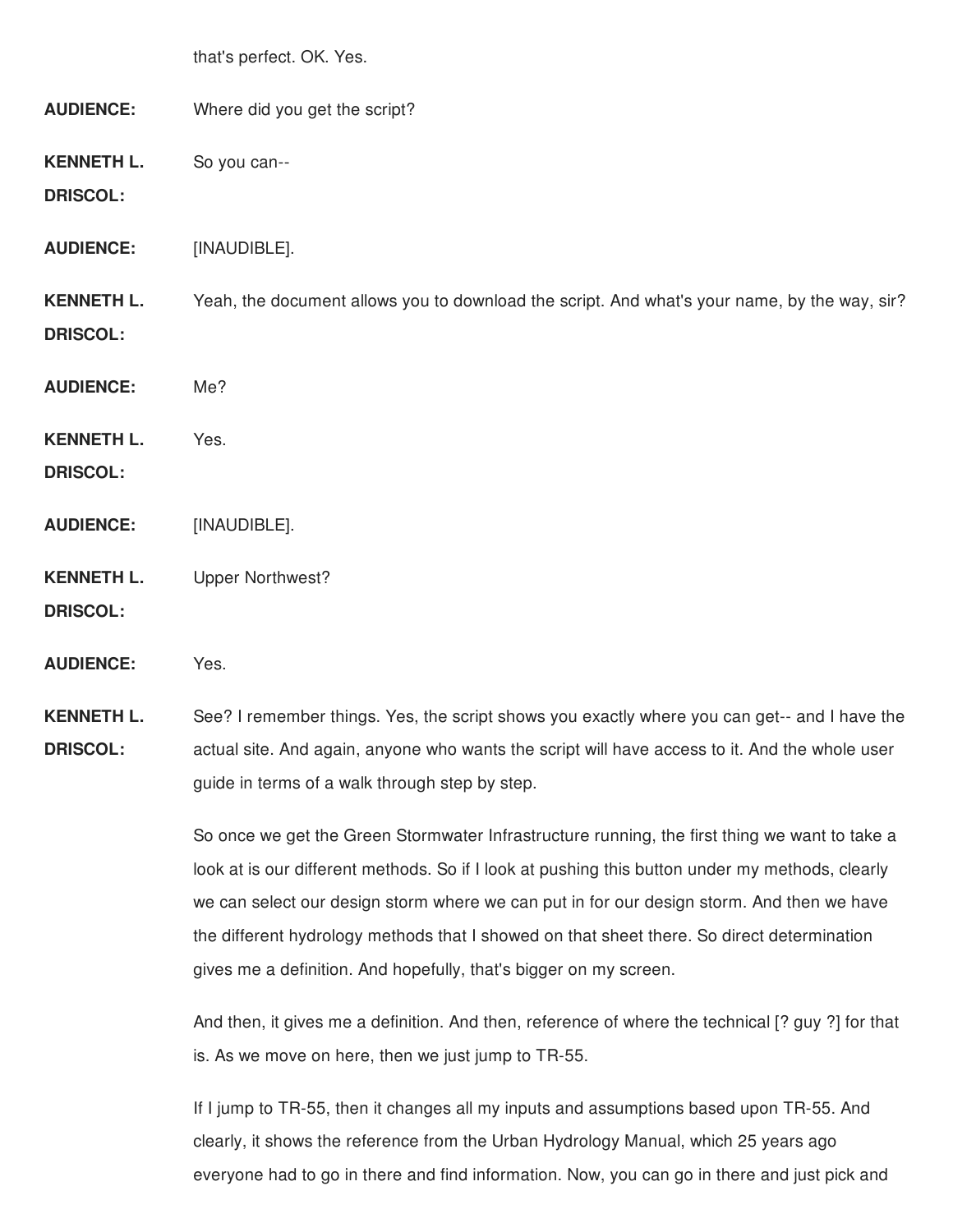click. And that's also with storm and sanitary analysis, your [? hydraflow ?] extensions. Because you guys all have Civil 3D, right?

So based upon that, if we look at our input and assumptions, now we're talking open space, woods. Really, what that area may be in terms of our site.

And then we'll go to, again, the three cities that green infrastructure focuses on. District of Columbia, Los Angeles, and then Philadelphia.

And then if you look at it, it already has water quality and soil types and things like that based upon those specific areas. Again, Green Infrastructure Stormwater is going to be focusing on more areas in the United States. But again, these three cities are the ones that it kind of started out with.

**AUDIENCE:** [INAUDIBLE].

**KENNETH L. DRISCOL:** Yes. And that's what I was saying, some direct input. You can put in your own calculations. But right now, these have an interface with those specific cities that grabs data automatically from those areas.

**AUDIENCE:** [INAUDIBLE].

**KENNETH L. DRISCOL:** Yes and it's an open interface that you can customize. It's a little bit more work. But yes, you can do it.

> And then, we'll look at Philadelphia. And then inputs an assumption. And as you can see, as I move from area to area, it's showing different numbers, different runoff coefficients, things like that. OK. So that would be the first part. So I'm just going to cancel that.

> So as a simple step here, I'm just going to draw in a coverage area. Because really, I have this site and I have these buildings. And I want to draw in my pavement area. Because ultimately, this whole site references mostly pavement, and then roofs. And they're all composed in this single project.

Everybody good with that? OK.

So within InfraWorks, if I just pick on my little pencil there, we have coverages. So I'm going to draw in a coverage area.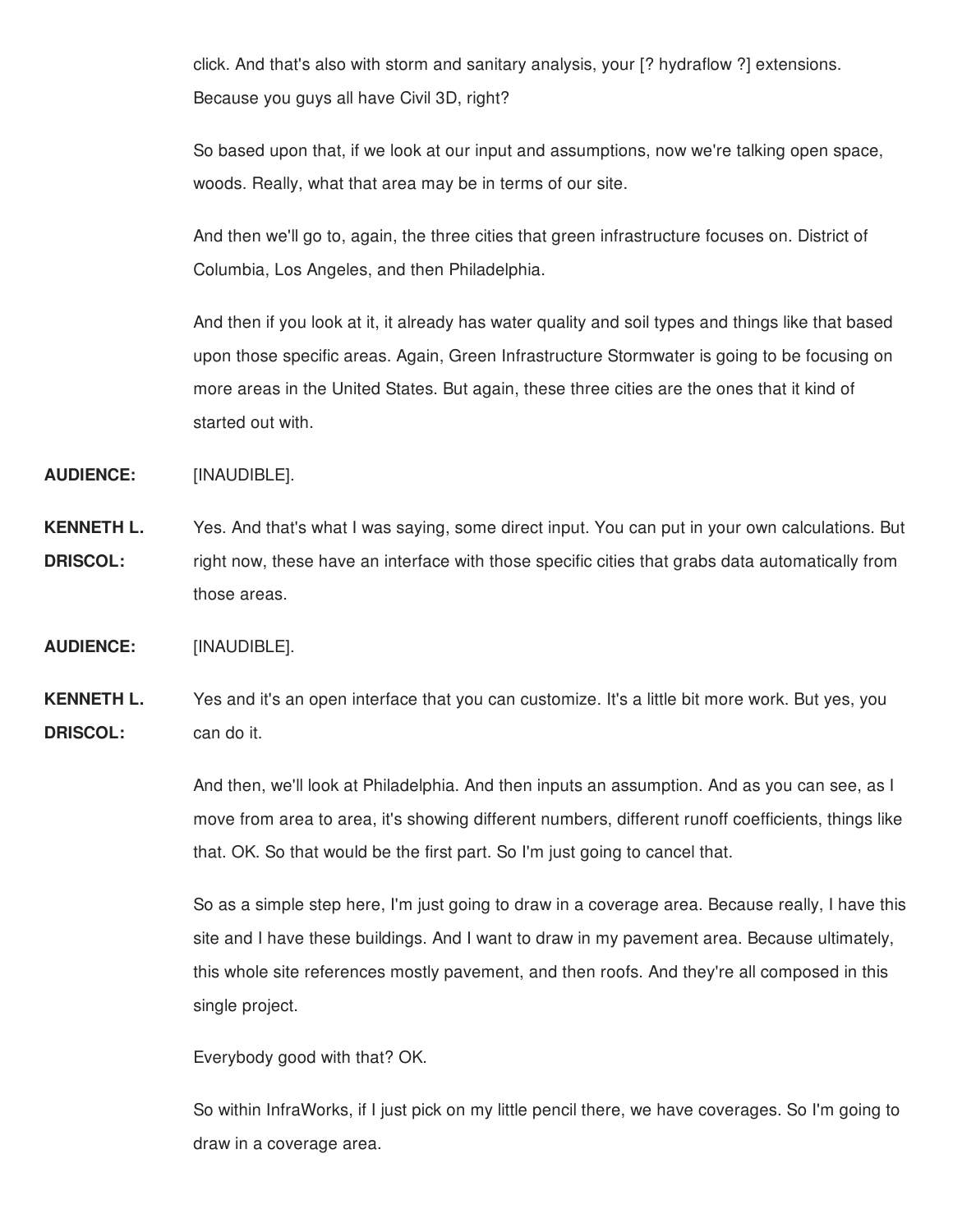So if I pick on it. And it's just a couple of picks and clicks. And if you look, you can put in your lengths of these areas. So for instance, CAD, you can select ortho to draw straight lines. Similarly, you can do these things in InfraWorks.

And I'm just going to, again, kind of rotate that around. And I'll just pick that. Then, I'll move that over a little bit. And then, I'll double pick. And then it generates that area in terms of square footage. OK. Pretty simple.

So one of the other questions that came up earlier was this idea of units within InfraWorks. So if I pick on my Model Properties, we can see specifically where this is located at, what geographic location it is in terms of latitude and longitude.

And then if I go-- well, that is moved around-- up to Application Options, now we can come in and look at our unit configuration. So those who have been using InfraWorks 360, again, the first thing you want to do is remove that and download the new version. Because now, you have default units where you can change width, diameter, volume, area, angle, and slope. And you couldn't do that in the previous versions. So I'm just kind of keeping things along a path here.

So we still have this area. So one of the first things we want to do is-- that didn't look square, but we have this area.

So right now, we're going to use TR-55. And it's showing me pavement, roofs, and my runoff coefficient. Excuse me. And then I'll go and select OK.

So the first thing I want to do is that's my pavement. So I'm just going to type in pavement up at the top, and then a sub area. And we can go through the definitions of the different-- clearly, there's going to be sub-areas and different soils that we look at in terms of our site. So that's what this is representing in terms of sub-area. So then we look at the parent. So the parent is going to be pavement. So I'll type in pavement. And then, my coverage is going to be pavement, right?

So if you look down this list of items, you can see where it has residential, woods, brush, different types of soil. And also, once you get to BMPs, you can see bioretention and things like that in reference to what you would be defining in terms of that area.

So if I select it, it's going to highlight. And it's going to show me specifically what this coverage area is over here. And then, the square footage of that area that I'm going to define. And then,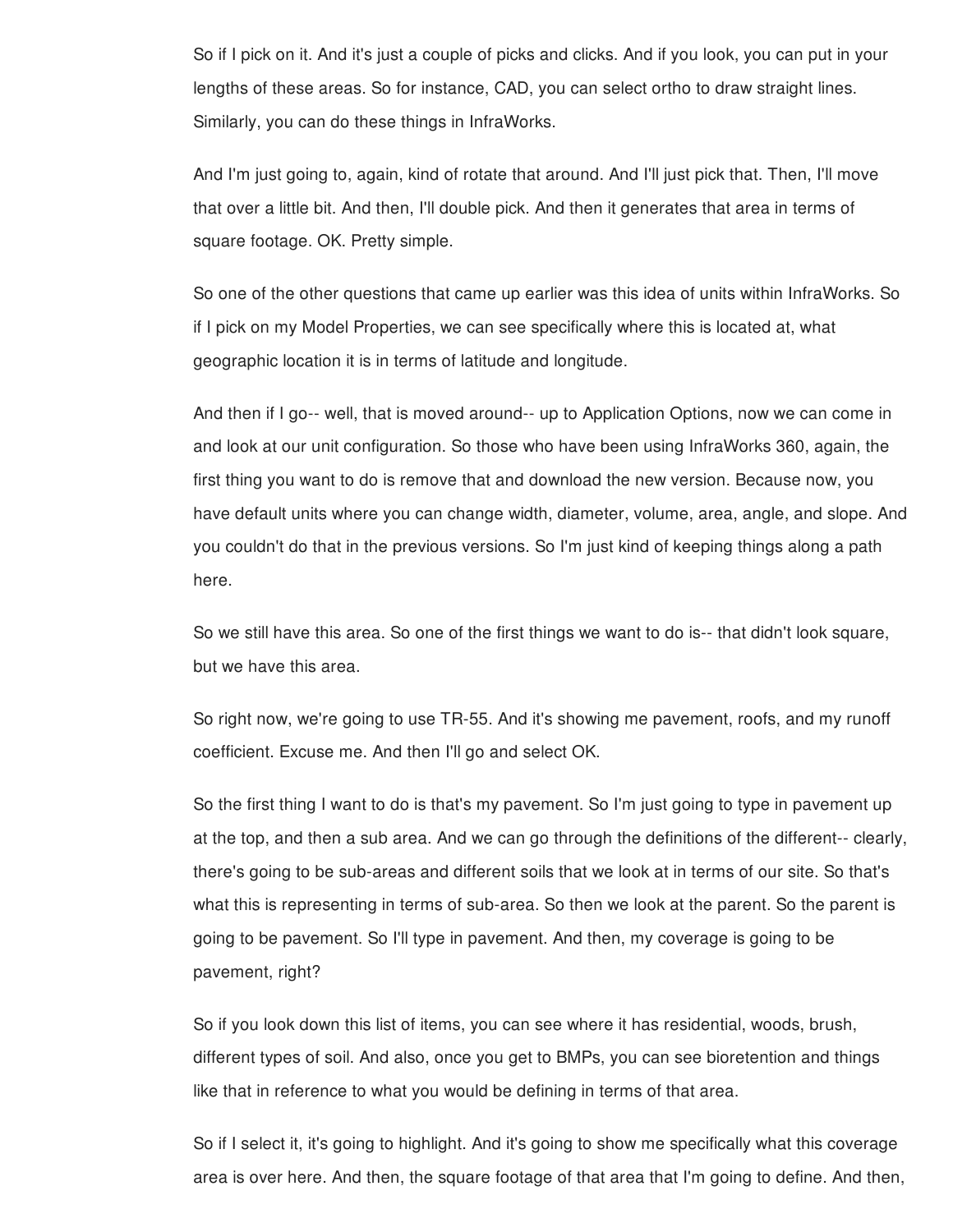I'll just select define. And let me change that. So different soil. And let's see if that's going to come in. I'm sorry about that. Let me reset that. We'll go back to TR-55.

Jump into pavement. So once I do that, I'll select my hydrology method. And then it's under pavement and roads. And then it gives me my square footage. And then it gives me my curve number for that pavement. So pretty straightforward.

Anybody don't understand what I did yet? I just defined a little coverage area. And I just told it, it's going to be pavement.

If I was working in Civil 3D, I define an area. And I'd tell it what type of soil it's going to be. Whether it's the [? hydraflow ?] extensions or the storm and sanitary analysis. OK.

So it's giving me a runoff coefficient, suggested BPM area. And if I pick on it, now I can go in and tell it surface cover if I wanted to change. Because if I'm not in this specific area and I need to put in user-defined data, I can go in and change these values. OK. So I'll go ahead and select OK. So that's the first thing that we're going to look at.

So the whole idea of this runoff number is we needed to get it way down. So by adding this pavement, the next thing we would do is start adding roofs in terms of this area. Because it's all going to be based upon the same area.

So the next thing that I would do is, if I pick on this building, now it's showing me this building. Now I'm going to type in building. And then I'll go in and select this building is going to be a roof. So I can go in and do individual roofs.

So if I hold my Control key down, I'll pick all three, and then I'll define those. So green roof.

So once I define that, now I need to add these individual buildings to this site area because those are contributing to my drainage area. So I'm going to have building 1. And all I want to do is add it to that. So now that's added it to that.

And then based upon that, there is this BMP designer where I'll go in and select Designer Enable. So I can go in and change the depth and change the design parameters.

And then if I select Refresh, now it shows me effective depth, the dimensions of that building. So if you notice something, it was really quick. That number's lower now. So the whole idea behind the Green Infrastructure Stormwater is to reduce this runoff number.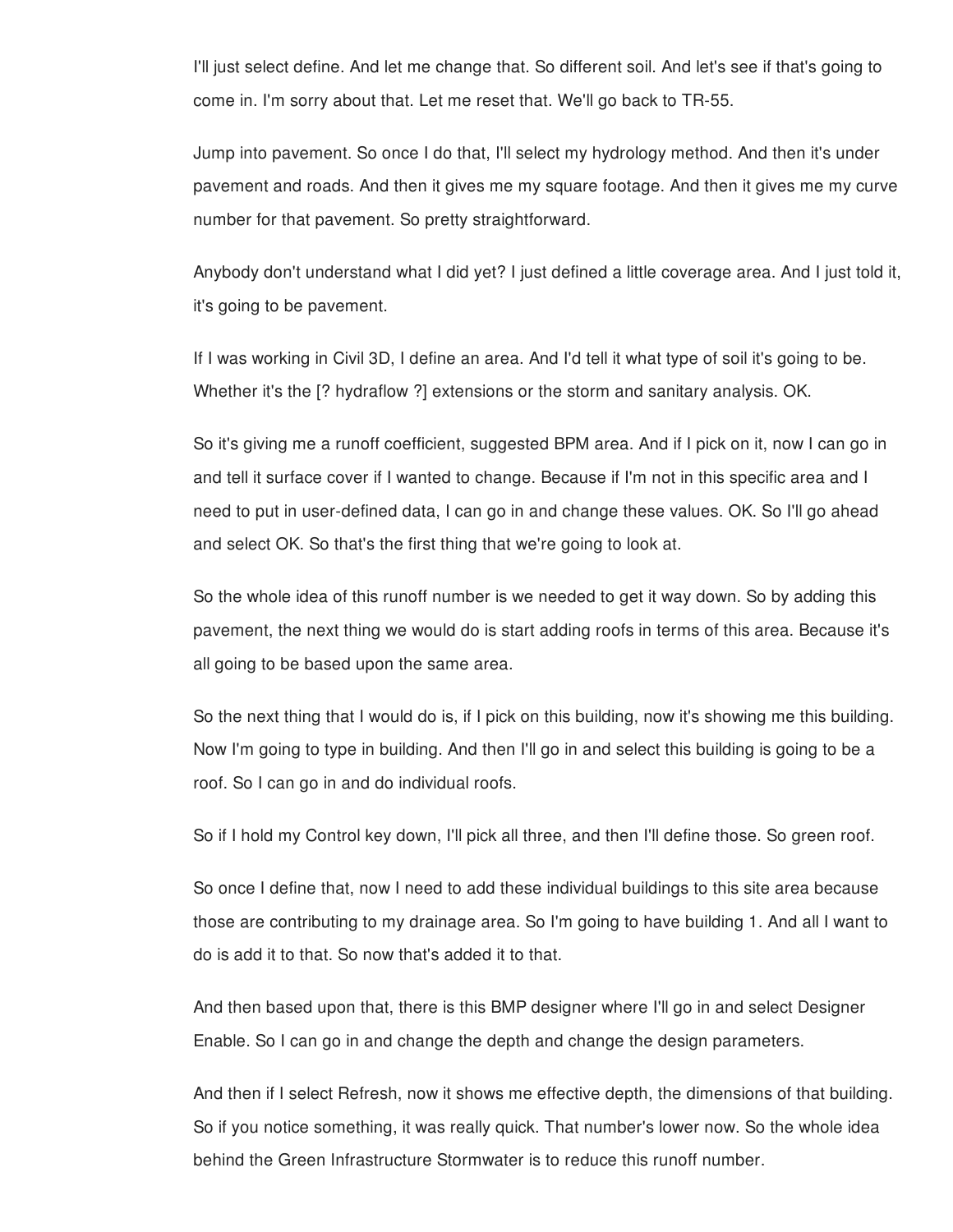Everybody here in terms of [INAUDIBLE]? You have to reduce this runoff number, right? So that's what we're doing here.

So the second portion will be to add the second building. And the third building. And then, now we can put in another coverage area to define, like a rain garden. Yes, sir. I he the only one- yes, sir.

**AUDIENCE:** [INAUDIBLE].

**KENNETH L. DRISCOL:** That is a very good question. These calculations don't take into consideration routing, which is why we have to add all these together and kind of--

> Thus far, again, the same premise in terms of getting that number lower. So the next thing that I would do is add in a rain garden.

> So what I want to do is define another coverage area. And if I came in. And just a couple picks. And if we zoom in. So now we have a different area here.

> So if I pick on that, now this is not a building. This is going to be a rain garden. And then from that rain garden now, now we can say this is going to be bioretention. So different things we're just going to add and keep adding and keep adding until we get this number down to zero.

> So from that area, we're going to Define Selected. And then from that, now we have a rain garden. And then we're going to add that to contributing to this drainage basin. So I'm going to select, and then I'm going to change this ponding to 12. So again, we can go in and change our design parameters as we're going through this. I didn't know my screen was that small. Sorry about that. OK.

And then I'll just hit Refresh. And then it's showing me my infiltration. And again, this is all schematic because it is conceptual. Then, I'll go ahead and select Add. And then it shows me my square footage. Then I'll select OK. And then that number gets lower again.

So one of the things we want to do is make this number lower and lower. So you have to think about what you're trying to accomplish. Maybe we need to make this rain garden even bigger. So now we can go in and change the size of this. So look at my runoff coefficient number now. Because it's still calculating based upon this information from my rain garden that I put in.

So again, there is a lot in terms of-- but this is just the premise of it. The first five steps. Yes,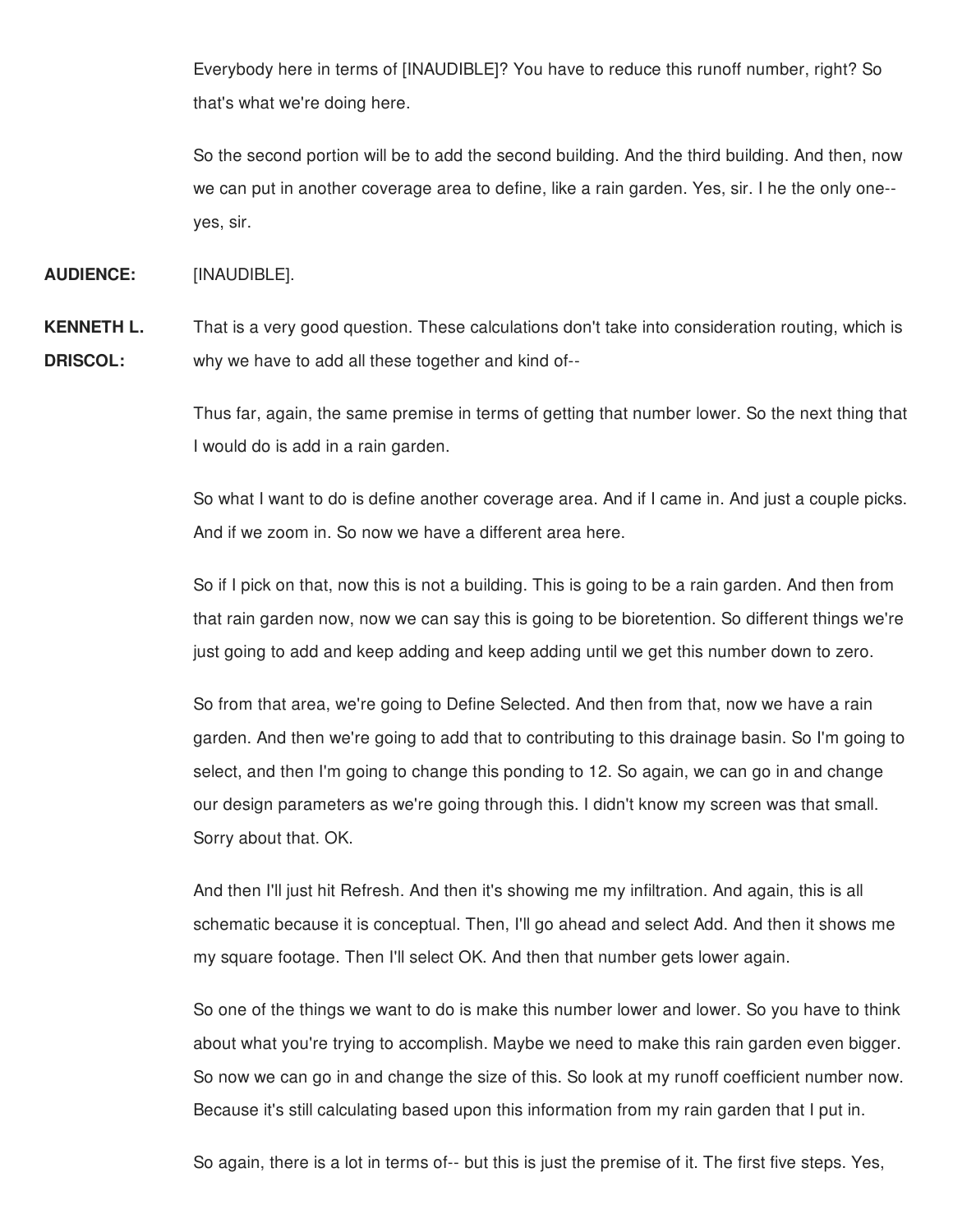sir.

## **AUDIENCE:** [INAUDIBLE].

**KENNETH L. DRISCOL:** Yes. Yes. So that would be another sub-area. And all I wanted to do to get across this idea because this is not one plus one, right? In terms of what we're trying to do. So there are some complex things in terms of hydrology and what we're trying to do. But this is the premise, define an area, run analysis, define roofs, payment, bioswales, rain garden, things like that, to reduce that number. That's the whole premise of that.

> Because what you're going to do by hand-- you're going to do the same thing by hand with CAD, right? But conceptually, this gets you to that point a lot faster than a calculator will. Because everything is interactive. Because we're creating coverage areas and things like that. And all that's running within this program. So we're moving and updating this data.

> Again, interactively we want to look at this what-if scenario. Because we're thinking it here, but I don't want to spend a lot of time with CAD creating this stuff, and then changing it over and over, when I can go in and create this site on different proposals multiple times to reflect my changes.

- **AUDIENCE:** So you have two different rain garden layout [INAUDIBLE]. You say each one's a different [INAUDIBLE].
- **KENNETH L. DRISCOL:** Different proposal. So let's say, for instance, you have one that's 25 by 30. OK. And then in the proposal too, you have one that's 15 by 10. You can go back and forth and it still can be part of the program.

And what's your question?

**AUDIENCE:** [INAUDIBLE].

**KENNETH L. DRISCOL:** What was the question again?

**AUDIENCE:** That was it.

**KENNETH L. DRISCOL:** Yes so he's saying, in InfraWorks, the idea behind these proposals is if you started existing when there's nothing there, and then you get to proposal number 5. You have proposal number 3 where you have a bigger rain garden. Is it still going to recognize that number? So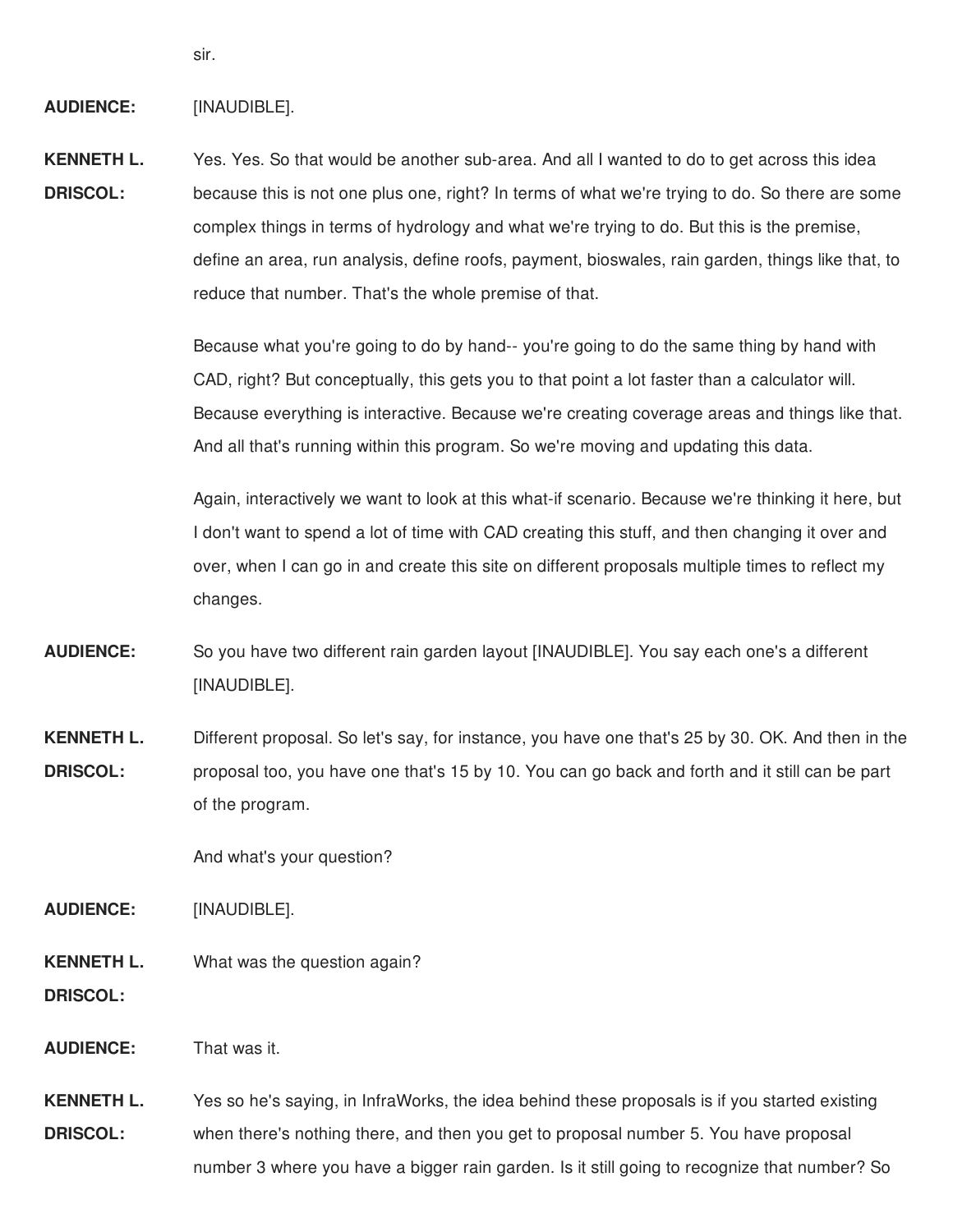the beauty of working with InfraWorks is it runs on a SQLite database. So that information is still running in the database, even though you don't see it.

And even if you delete proposal number 5, it doesn't take away from proposal number 3. OK.

So any questions? OK. So I just want to show a couple more things because everyone hasn't seen InfraWorks. But I just wanted to get across this premise. Again, I'm going to give you this data. You can walk through it step by step. So I don't want to take a lot of time in terms of- you can do these things. I want to show you things that you probably haven't seen before.

So if I just jump out of this model. And you can see that was still running, right? Even though I'm out of this model, that's still running. It's a program that's running. So I'm just going to exit that. I'm not going to save it. So clearly, you can save multiple instances of that information. As I scroll up.

I didn't know I picked on a model, but we'll see what that is, and then we'll come right back out of that. Go figure. OK. So I'm just going to look at whatever we got here.

So this is a model. This is in Massachusetts. But the whole idea behind it, I can do the same thing in reference to running that Green Stormwater Infrastructure. So I'm just going to zoom in.

Because someone asked about transportation also. So I could do the same things here.

So the idea of SketchUp and creating this proposal, I got a bridge interchange. So I've done other classes here. In my lab, we did this bridge interchange. That's part of my lab. And again, you can get all of this. So even Philips arena in Atlanta, which this is in Massachusetts. But again, creating this idea of different proposals. So we have all of this.

But if I came back, because I'm still on the question of the different proposals. If I came back and said Preliminary. So now everything is from scratch from Model Builder. So no buildings. No interchange, anything like that.

But if I wanted to, I can go right back to that same final project where everything's concluded in the proposal. Only difference is it's in a different proposal.

One of the things that you also want to look at is in that new version of R2, you have this idea of component roles. If you're using InfraWorks 360, you want to use component roles.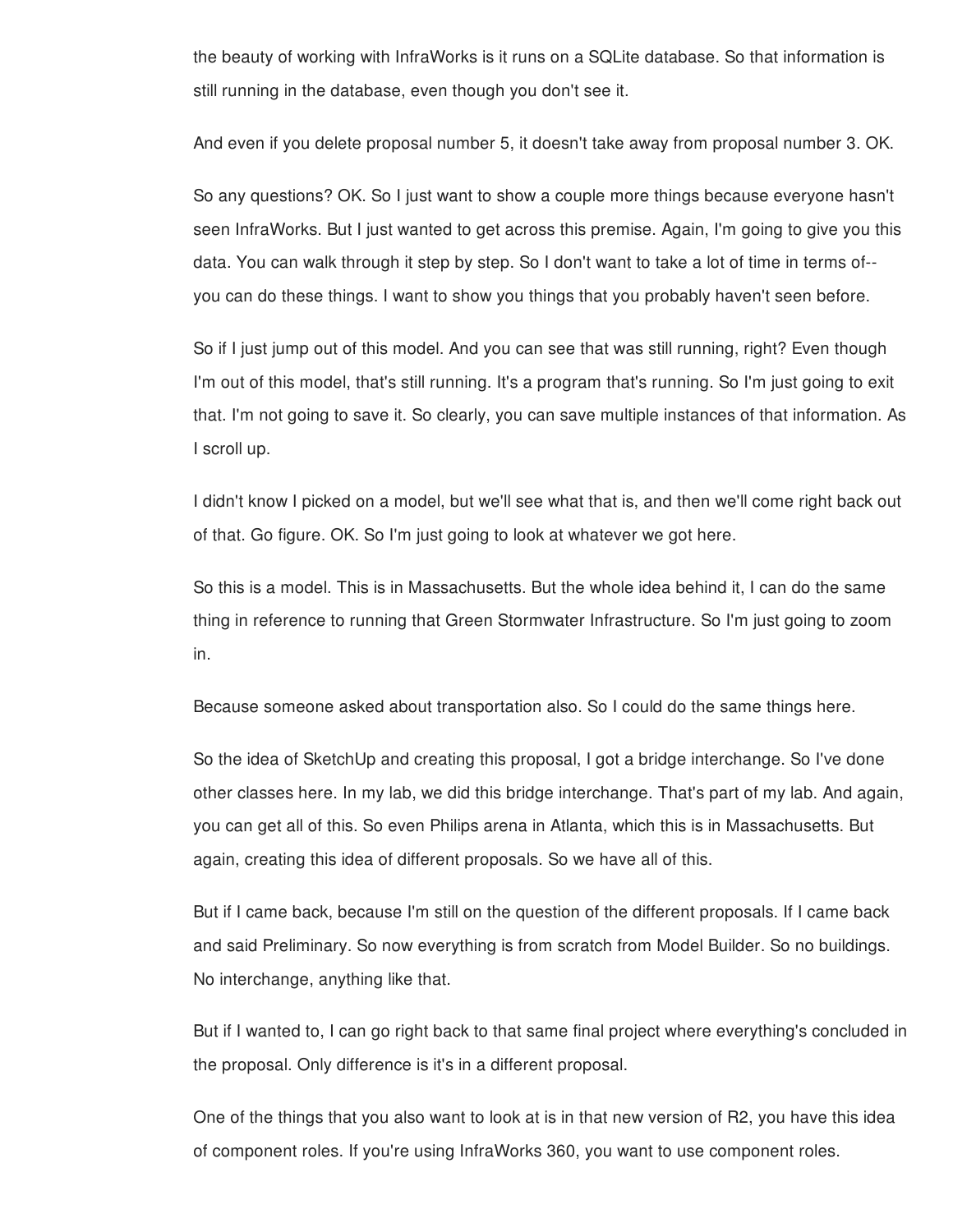I'm just going to draw in something real simple. Pick this point. And I'm going to double pick that point.

As civil engineers, you guys should be able to do something as simple as this. That profile of that existing ground. I mean, think about what it takes to do that in Civil 3D. OK.

**AUDIENCE:** [INAUDIBLE].

**KENNETH L. DRISCOL:** That's the beauty of it all. I can push this data into Civil 3D. So it's only going to be roads, alignments, surfaces, coverage areas, things like that, that you can push straight to Civil 3D. And bridges from Revit into Civil 3D also.

> So if I pick on this road again, I can show design speeds, things like that. I can also show super-elevations. If I right click, I can also show cross-sections. So as a civil engineer, if you do something like this. And if I pick here and I can see my cut and feel, I mean, how long does it take you to do that in Civil 3D?

**AUDIENCE:** [INAUDIBLE].

**KENNETH L. DRISCOL:** So again, I just want to be able to show you. And then if I pick on my cut and fill-- I mean, it takes a lot to get to this in Civil 3D. So again, it's about communicating ideas. But as civil engineers, I'm thinking, what's cut and fill already from my site? And this is what the new version of InfraWorks brings to the table.

> Roadside grading, things like that. So something to consider. And There's a lot that it brings to the table. Maybe I don't want to see this conceptual view. Maybe I want to look at what this looks like in terms of contours and what an engineer would want to see.

> Because in a conceptual view, as an engineer, I don't care if the clouds are moving and the sky is doing this. I'm not doing any solar analysis. I'm trying to do earth works and things like that. So I don't need some of that stuff. I don't need to see some of that stuff. I mean, I can even go to the point of looking at where my day lighting ties in. Where are my triangles at in my [INAUDIBLE]? I mean, you can't do that in the InfraWorks that you have now, which is why I'm saying take advantage of it and download the new version.

OK, something real quick. Any questions? OK. All right.

We haven't moved away from our green infrastructure. We haven't. In fact, anybody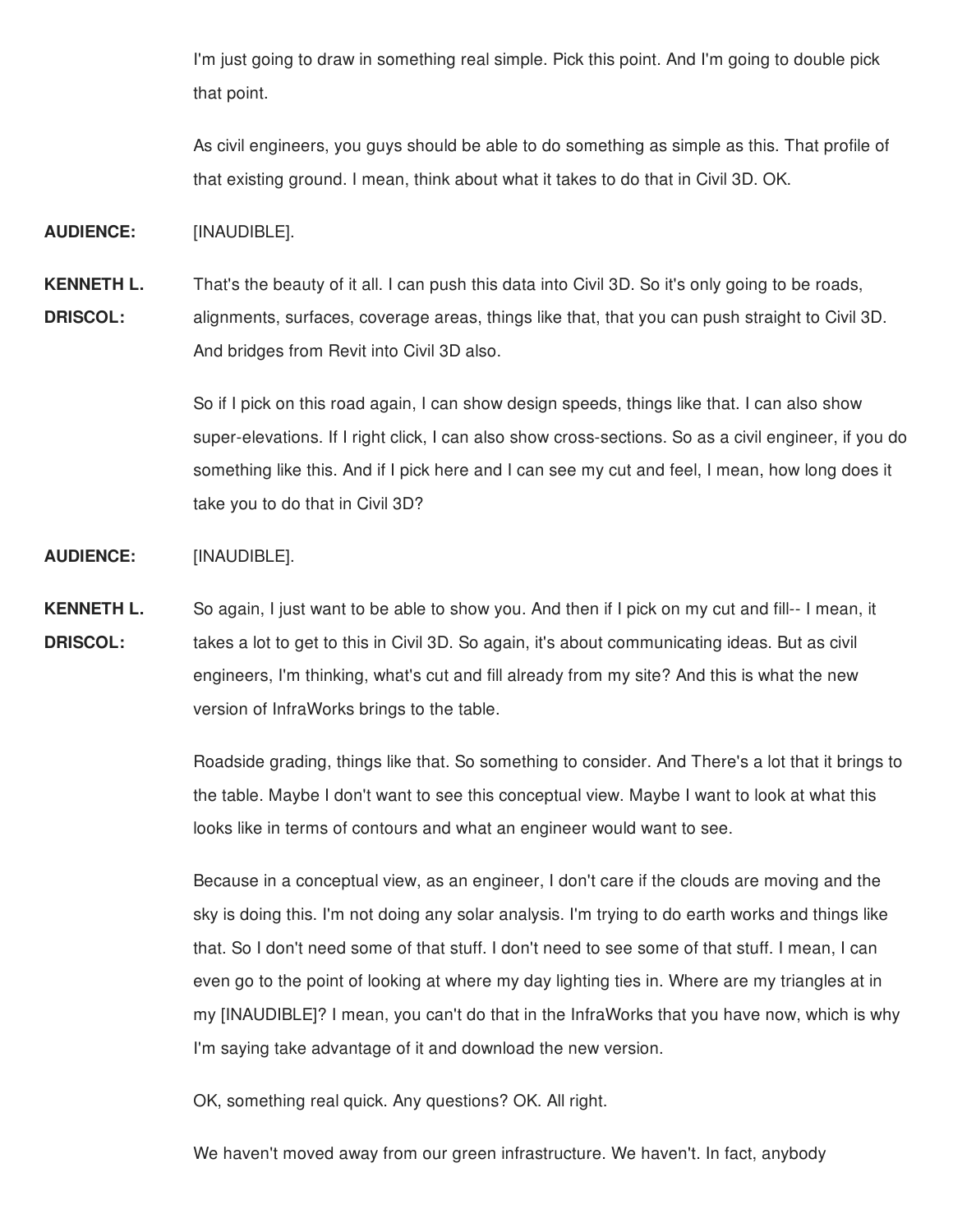remember how we get to that script? Nobody?

#### **AUDIENCE:** [INAUDIBLE].

**KENNETH L. DRISCOL:** That's a nice thought. But on the orange eye up here, remember this cube? There's the scripts right there. So that script, I can load it. I can delete it.

> If I start a script, I'm right back there. Even though we don't see these things, it's still running. So we just determined where our site is from Model Builder, anywhere in the world. And again, this is not detailed design.

Once you start thinking detailed design, where I start to get really detailed design, then I'm starting to think about Civil 3D.

Who's doing pavement drainage? Anybody doing pipes? Networks? And how are you doing that, with Civil 3D?

- **AUDIENCE:** Yeah.
- **KENNETH L. DRISCOL:** What are you using with Civil 3D?

**AUDIENCE:** [INAUDIBLE].

**KENNETH L. DRISCOL:** Wait a minute. Did you hear that? He said, whatever we-- we don't want to have to do that, right? So there is this idea of Project Chameleon. Anybody heard of it?

> I got a card up here. I'm going to let you know everything you want to know about the infrastructure solution. So just real quick. I'm going to close that. I'm not going to save it.

If I pick on this role right here and I right click, I can replace assemblies. But it has this drainage on here. And I can size a drainage network.

So if I size a drainage network, add pavement drainage, we can do all those things-- add culverts. We can do all those things in reference to a road.

Now clearly, it's based upon gravity flow, right? So you do want to keep that in mind. So as a quick example-- and this is going to be, again, quick.

If I go to a Design Road, I'm just going to do something simple here. And then I'm going to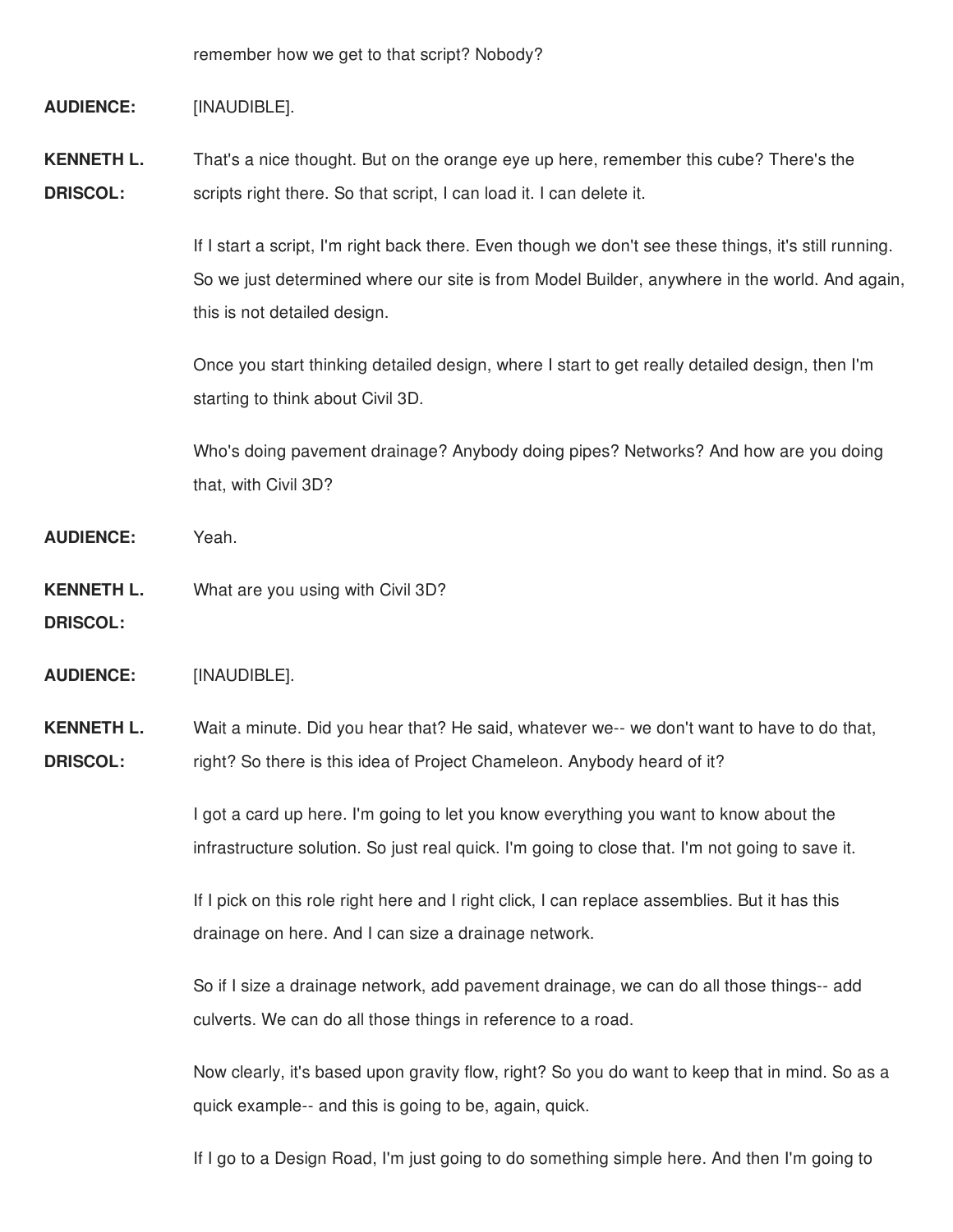raise it up a little bit. Everyone knows how to right click and say Show in Profile View. If we take a look at this road here.

I mean, this takes a lot to do in Civil 3D. If I pick out here, it's kind of showing drainage there, right? So if I pick on that road, right click. I can go to Drainage and say Add Drainage Network. So we're just going to see, then it comes up with this palette in reference to what type of pipes, what type of manholes, what type of inlets.

The beauty of working with this version is it has intelligence to say, well, on the right side of the road, this inlet needs to be a little bit higher in terms of its location. And on the left side, it needs to be pushed down because of drainage. And you can't do that with the old version. So there is some intelligence in here thinking in terms of what we want the program to do. So let me just move this.

And it says Add Drainage Network by pressing Enter. I'm going to hit Enter, just to show you how quickly you can do this. Because if you're using Civil 3D. And if you're using this as a conceptual plan, and you can push this data from here to Civil 3D, why wouldn't you do it? Let me close that.

Oh. What is that? I mean, how long does it take you to do that in Civil 3D?

**AUDIENCE:** [INAUDIBLE]

**KENNETH L. DRISCOL:** So I'm just letting you guys you know again. You guys have this. You just have to use it. And there's a lot in here. So I'm just showing some really quick things, and then analyzing a pipe network. I mean, you have the ability to do all that.

If I pick on a pipe. You have the ability to do all those things.

If I pick on an inlet. I mean, what's one of the biggest things we want to look at in terms of an inlet? What's that right there? That's gutter spread.

I mean, are you going to do that with [? hydraflow? ?] You have to lay it out, and draw it, and do all those things. Again, if I pick on that and move it to here, it's showing me my gutter spread and slope. OK. So you guys have access to these things. You want to be able to use them.

One of the things that I did-- and I did like 12 years of residential subdivision and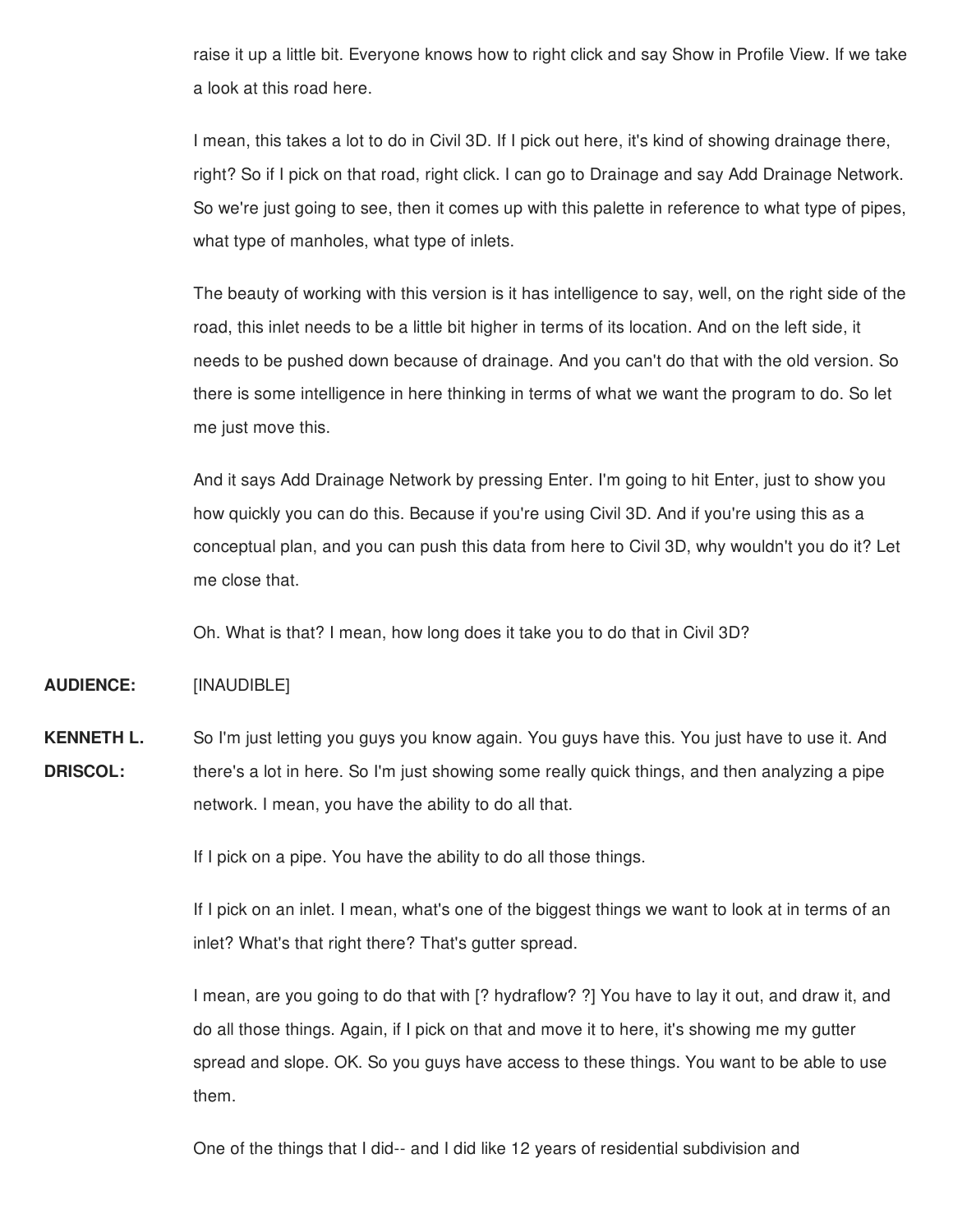transportation. If I had this then-- I mean, one of the things we want to do is we want to do less work, be more efficient, more productive. And you can do that. But you're not going to do it with a calculator.

Software is ever-evolving. And if you use it, so will you. Yes, ma'am.

- **AUDIENCE:** [INAUDIBLE].
- **KENNETH L.** Yes. Definitely.
- **DRISCOL:**
- **AUDIENCE:** [INAUDIBLE].

**KENNETH L. DRISCOL:** Yes. So you also have on here, on the hydrology portion, impact performance for your pipes, rainfall data. And then, creating a watershed. And then also, if I go and select-- it'll just select my low point. It will determine my watershed area based upon that existing ground, which is what you do. I mean, I'm old school. In fact, I got my little preliminary right-- no.

> No, but seriously. You've got to draw that area with high contours and the high points. We still do that. Yes, sir.

- **AUDIENCE:** She and I, we do a lot in New Orleans. And there's the new stormwater [INAUDIBLE]. And that was 1.25 inches of [INAUDIBLE]. But we don't really design roads or bridges or anything. We design the building with Civil as well for a particular site. So when we bring in the Model Builder, we do pre-development analysis, which is [INAUDIBLE].
- **KENNETH L.** Yes.

**DRISCOL:**

- **AUDIENCE:** And when we [INAUDIBLE], how do we input the [? inverse ?] of what we got to connect to? Is that something we manually put in [INAUDIBLE]?
- **KENNETH L. DRISCOL:** Yes. So let me slow down a little bit. His question is they do the pre-development and the postdevelopment. So with the development, that's easy because whatever there is there. So that's going to generate pretty easily. But the post-development, now you're putting in your own pipes and inlets and that drainage area.

When you pick on a pipe or a drainage area, you can just go right and edit and put in those inverts and things like that.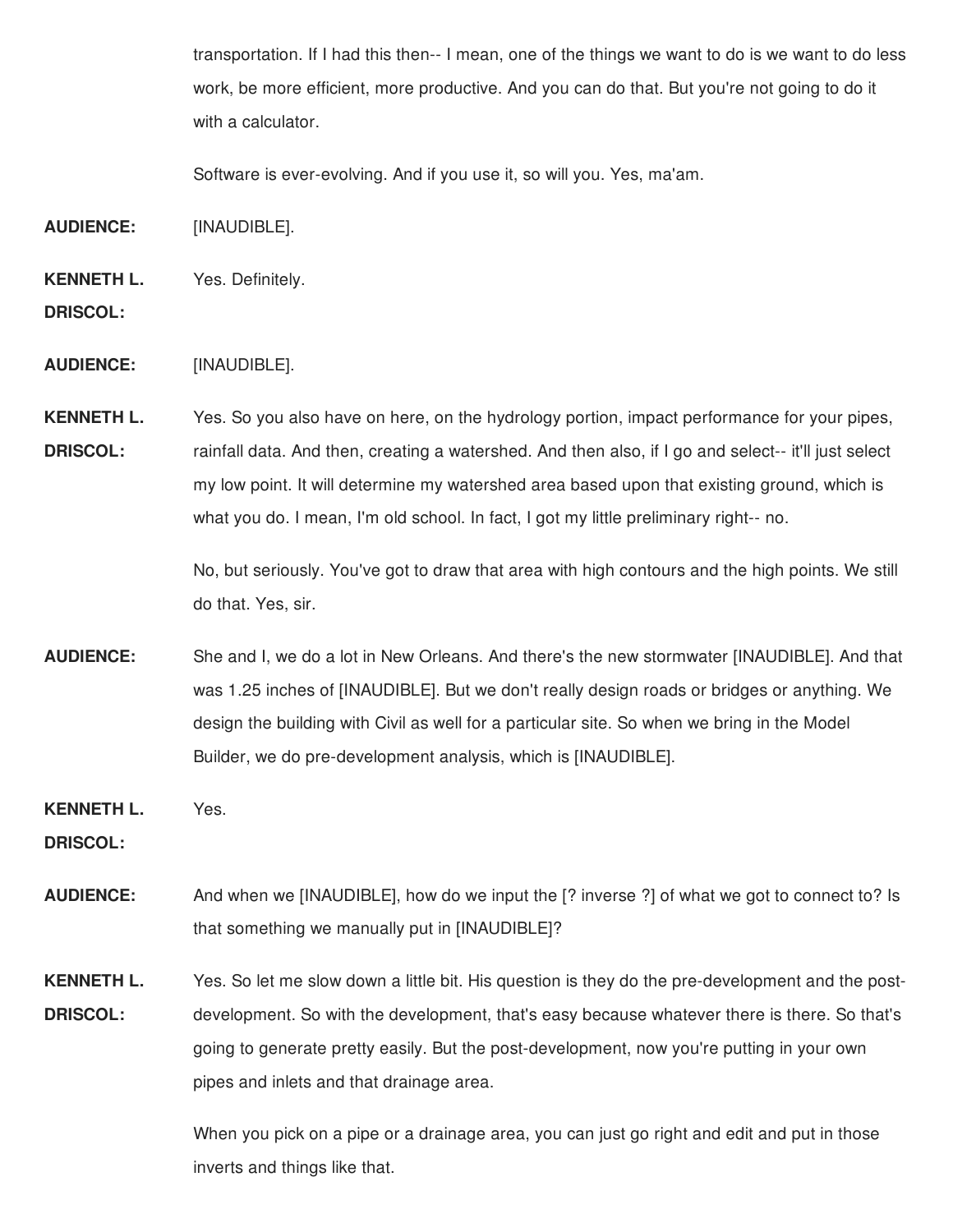When you push it to Civil 3D, now you can get really more detailed design in terms of doing that. This is conceptual. So the thing you have to consider is, where are you going to create your proposed surface? You got to do that in Civil 3D.

You can bring it back to InfraWorks and run the same analysis. Because if you're looking at different scenarios, I would do it that way. That would be the workflow. Because the data that you generate from the Model Builder is 10 foot, 10 meter, 5 meter. So it may be off because it's conceptual.

But if you create your existing ground from a survey and you guys win the project, you got the existing ground and then you got your propo-- You can still bring that into InfraWorks. OK.

Just one more thing. Flood simulation.

**AUDIENCE:** [INAUDIBLE].

**KENNETH L.** Should have used that a couple of years ago. Yeah.

**DRISCOL:**

So I still have two minutes, so I just want to show this really quick. And if anyone has questions, I'm listening. OK.

**AUDIENCE:** [INAUDIBLE].

**KENNETH L. DRISCOL:** I already picked the-- huh. Wherever that model is. But you do have flood simulation also that you want to utilize, and then you can push this data to Civil 3D.

> What I wanted to show you is they do have a program called Project Kameleon. That's expired? OK.

So just to kind of show you really quick. Those who are using transportation structures and things like that for DOT, Caltrans, Florida DOT, New Mexico, [? WISDOT. ?] I would go on the website. Their website is public. And grab that catalog for the structures. Because that catalog for the structures are all the ones that you want to use.

I mean, you can build your own. But why do that if they're already created somewhere else? You know, for Civil 3D. So again, I was trying to not go too fast, but it's a lot of information I was trying to get to you guys because there's a lot of stuff in InfraWorks 360.